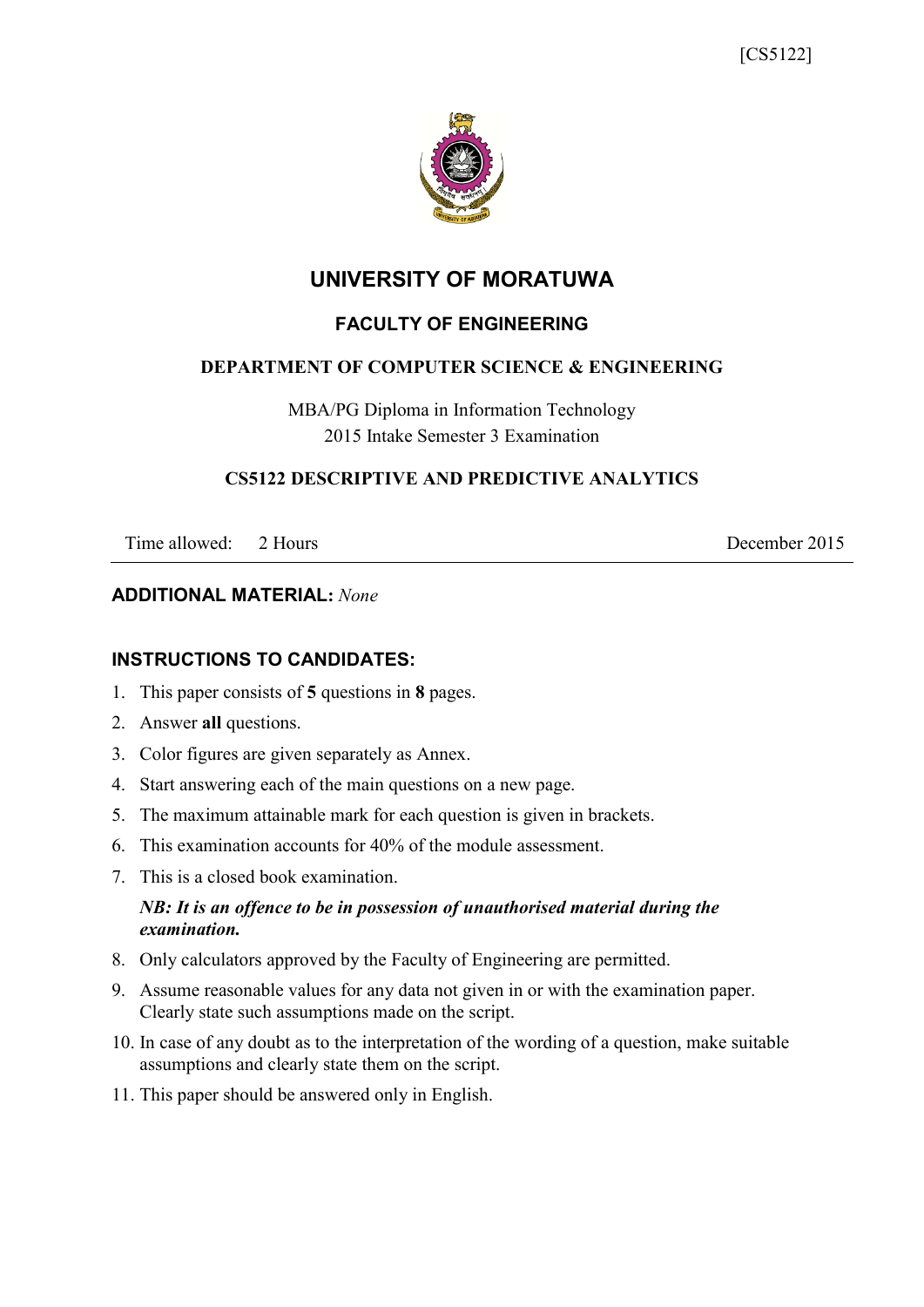[4]

## **Question 1 (20 marks)**

|                 | <b>IQ Score</b> | <b>Brain Size</b> | Height   | Weight   |
|-----------------|-----------------|-------------------|----------|----------|
|                 | 124             | 81.69             | 64.5     | 118      |
|                 | 150             | 103.84            | 73.3     | 143      |
|                 | 128             | 96.54             | 68.8     | 172      |
|                 | 134             | 95.15             | 65       | 147      |
|                 | 124             | 81.69             | 64.5     | 118      |
|                 | .               | .                 | $\cdots$ | .        |
|                 | 81              | 83.43             | 66.5     | 143      |
|                 | 128             | 94.81             | 66.5     | 153      |
|                 | 124             | 94.94             | 70.5     | 144      |
|                 | 94              | 89.4              | 64.5     | 139      |
|                 | 74              | 93                | 74       | 148      |
|                 |                 |                   |          |          |
| N               | 38              | 38                | 38       | 38       |
| Mean            | 111.34          | 90.67             | 68.42    | 151.05   |
| Median          | 115             | 90.54             | 68       | 146.5    |
| Mode            | 124             | $\#N/A$           | 64.5     | 118      |
| <b>Variance</b> | 510.66          | 52.65             | 15.95    | 551.24   |
| <b>Skewness</b> | $-0.116$        | 0.414             | 0.545    | 0.135    |
| <b>Kurtosis</b> | $-1.278$        | $-0.156$          | $-0.384$ | $-0.934$ |
| Min             | 72              | 79.06             | 62       | 106      |
| Max             | 150             | 107.95            | 77       | 192      |

Answer the following questions based on the given Descriptive Statistics related to a person's IQ score (IQ) and his/her brain size, height, and weight.

Data source: Willerman, et al, 1991

- (i) Is there a considerable variation in IQ Score across different people? Comment while considering relevant statistics. [2]
- (ii) What does the difference between the mean, median, and mode tell you? [3]
- (iii) Comment on the shape of the distributions for both IQ Score and Brain Size. [4]
- (iv) Following Correlation coefficients are observed:

|                   | <b>Brain Size</b> | Height    | Weight |
|-------------------|-------------------|-----------|--------|
| <b>IO</b> Score   | 0.3778            | $-0.0932$ | 0.0025 |
| <b>Brain Size</b> |                   | 0.5884    | 0.5135 |
| Height            |                   |           | 0.6996 |

How would you interpret these observations? Explain.

- (v) Propose a suitable technique to predict the IQ Score of a person given his/her Brain Size, Height, and Weight. Justify. [3]
- (v) Empirical CDFs of IQ Score and Brain Size are given in Figure 1 (see Annex). What can you claim from those graphs? Discuss while justifying your claims. [4]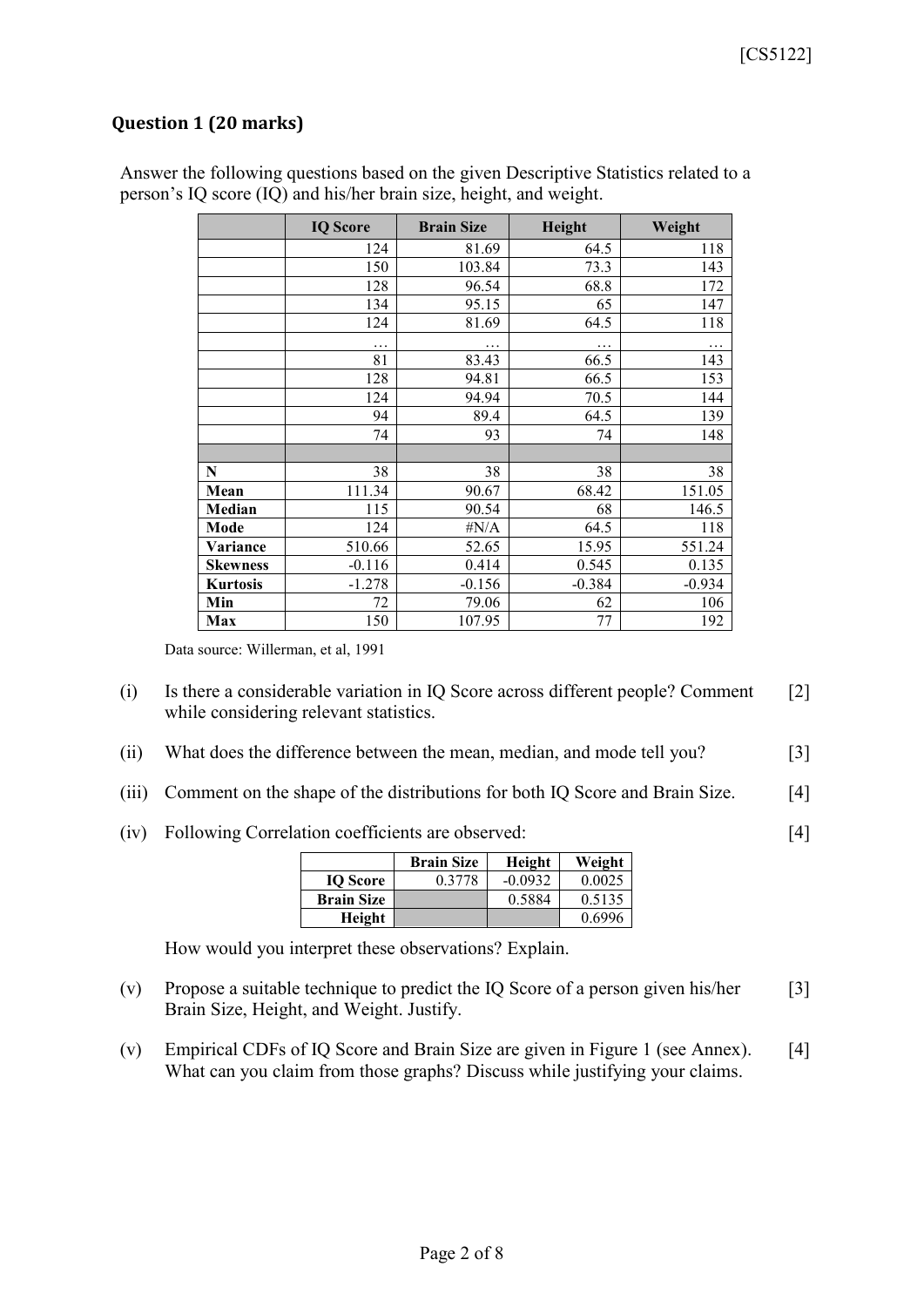## **Question 2 (20 marks)**

- (i) Using a suitable real-world example, describe how Collaborative Filtering is used in prediction.  $\lceil 5 \rceil$
- (ii) The following results were obtained by performing PCA on a 12 variable dataset related to people. Scatter plot in Figure 2 shows PC1 and PC2. Four clusters indicate different classes of people.

```
> summary(people.pca)
  Importance of components:
PC1 PC2 PC3 PC4 PC5 PC6
Standard deviation 2.5357 1.4975 1.2719 0.99899 0.56450 0.40648
Proportion of Variance 0.5358 0.1869 0.1348 0.08317 0.02655 0.01377
Cumulative Proportion 0.5358 0.7227 0.8575 0.94066 0.96722 0.98098
                       PC7 PC8 PC9 PC10 PC11 PC12
                     0.31527 0.23451 0.16568 0.15537 0.12329 0.08371
                     0.00828 0.00458 0.00229 0.00201 0.00127 0.00058
                     0.98927 0.99385 0.99614 0.99815 0.99942 1.00000
    (a) How many Principle Components are suitable to represent this dataset? 
                                                                  [4]
```
- Justify your answer.
- (b) Based on the PCA outputs what can you conclude about the data? Discuss your answer. [4]
- (c) Briefly describe a how a new person (that is not included in the dataset) can be classified based on these findings. [3]
- (iii) Discuss how outliers and variables of different scales may impact the PCA. [4]

#### **Question 3 (20 marks)**

| (i)  | Which clustering technique would you recommend to cluster each of the<br>datasets shown in Figure 3? Justify your answer.                                          | $\left[3\times3\right]$ |
|------|--------------------------------------------------------------------------------------------------------------------------------------------------------------------|-------------------------|
| (11) | Using one of the graphs in Figure 3 as an example, explain how the $k$ -<br>Nearest Neighbor Classification technique can be used to classify a new data<br>point. | [5]                     |

(iii) Figure 4 shows a cluster dendogram of cities. What can you conclude from this cluster analysis? Discuss. [6]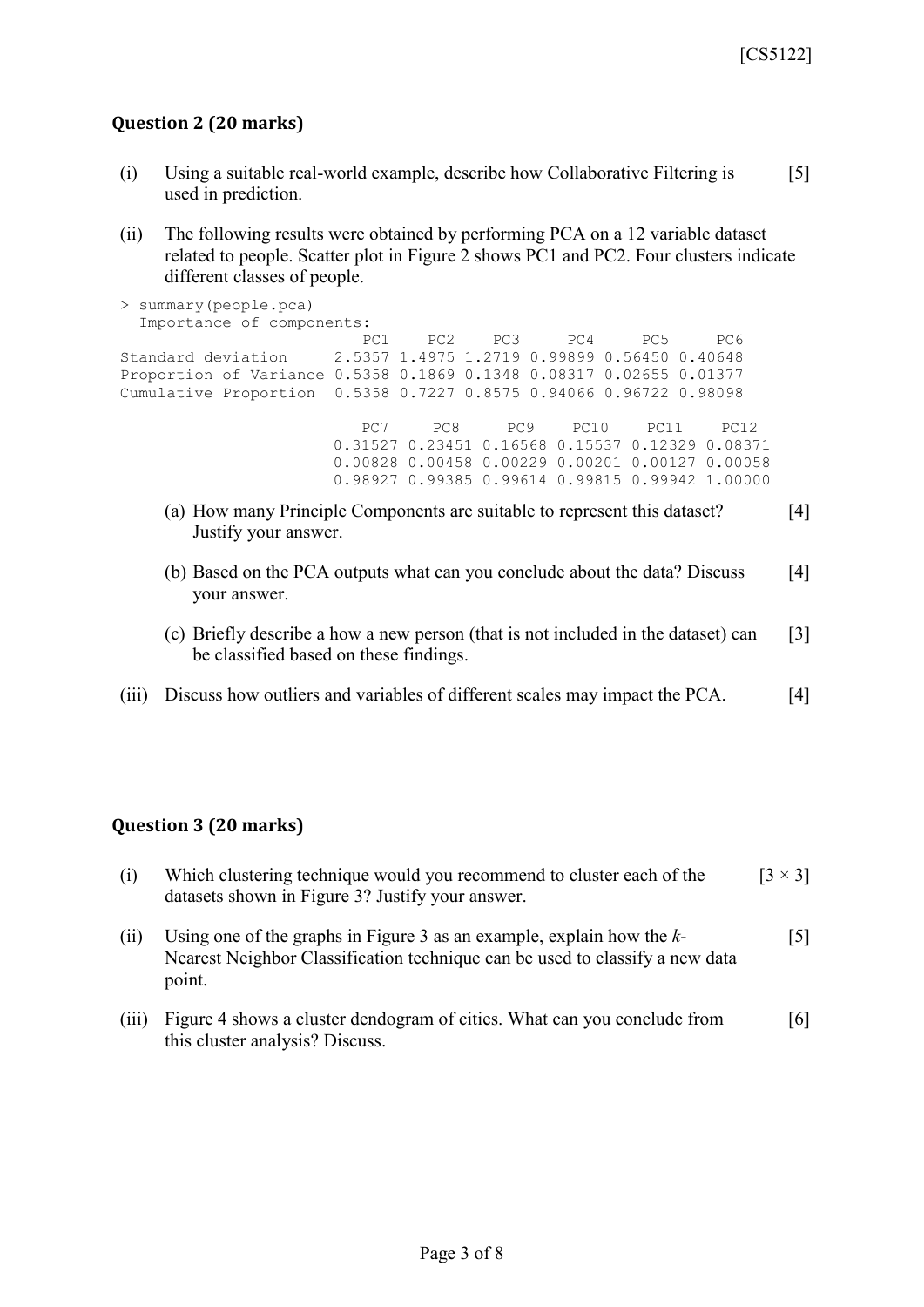## **Question 4 (20 marks)**

(i) Scatter plot matrix in Figure 5 shows the relationship between a demand for heating oil vs. price of heating oil and family income. Multiple Linear Regression model parameters are also shown below.

```
lm(d$Demanded ~ d$Price + d$Income)
Coefficients:
(Intercept) d$Price d$Income 
 -2.1050 -0.5788 4.0750
```
- (a) Write the corresponding Multiple Linear Regression equation. [2]
- (b) By analyzing the scatter plots and regression model parameters what can you claim about the relationship between demand, price, and income? Justify your claims. [6]
- (c) Predict the heating oil demand from a family, where price = 80 and Income  $= 15.$ [3]
- (d) Discuss the accuracy of the fitted Multiple Linear Regression model. [4]
- (ii) Figure 6 visualizes the Salary Distribution by Age Bins. Discuss what you can conclude from the graph. [5]

#### **Question 5 (20 marks)**

- (i) Line charts in Figure 7 shows the number of fans added Laura Marling (a singer) via Facebook and YouTube with time.
	- (a) Discuss what can be learned from these time series while considering the Trend, Seasonal, Cyclical, and Irregular time series components. [6]
	- (b) What time series prediction model would you recommend to predict the total number of fans for the next month starting December 2011? Justify your recommendation. [5]
	- (c) Is it better to predict the "Fans Total" time series directly or predict it by predicting "Fans - Facebook" and "Fans - YouTube" time series separately? Discuss. [3]
- (ii) 2 graphs in Figure 8 present time series data about hurricanes in an alternative form. Discuss how the graphs should be interpreted and what can we conclude from the graph. [6]

---- END OF PAPER ---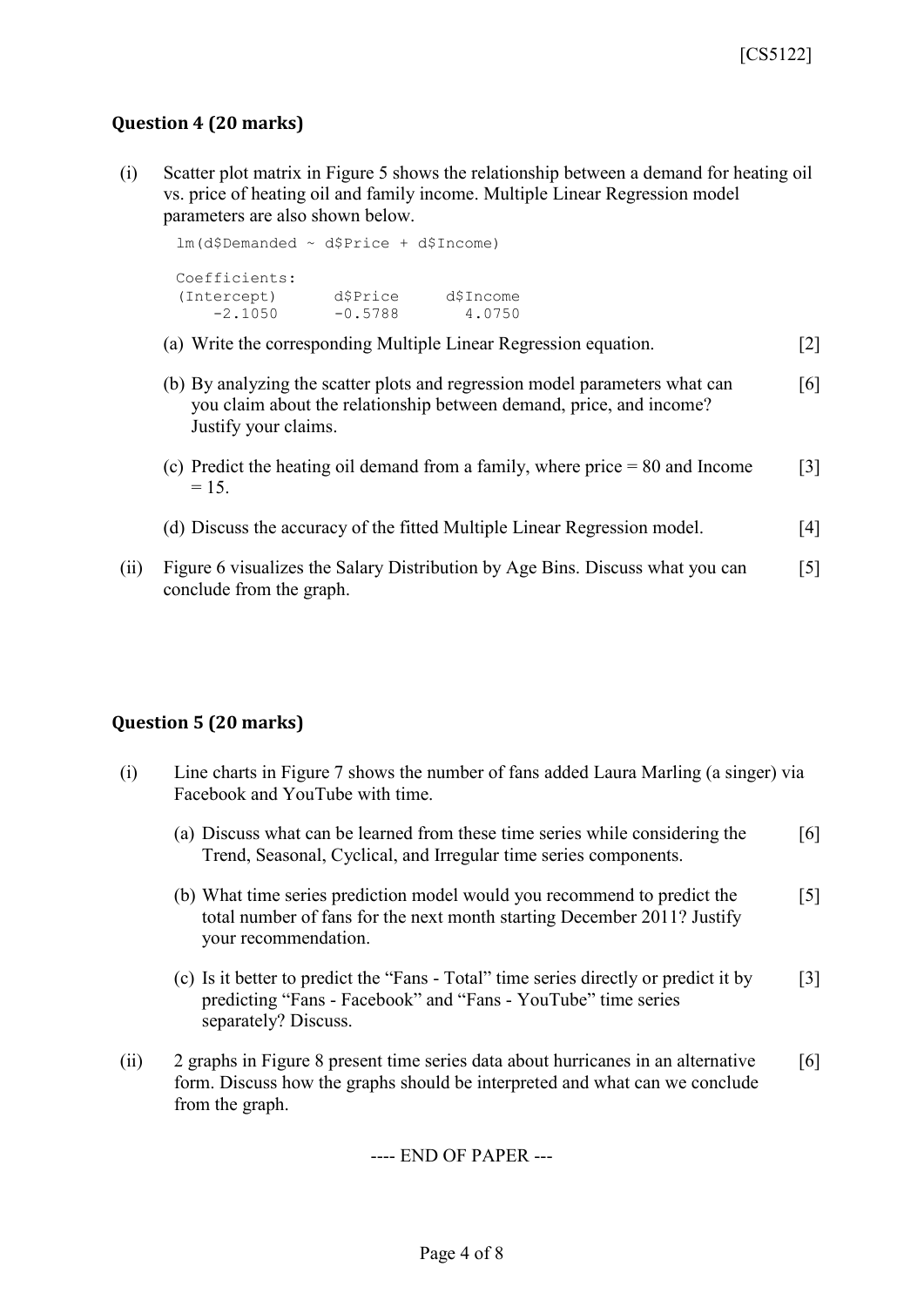



**Question 2**



Figure 2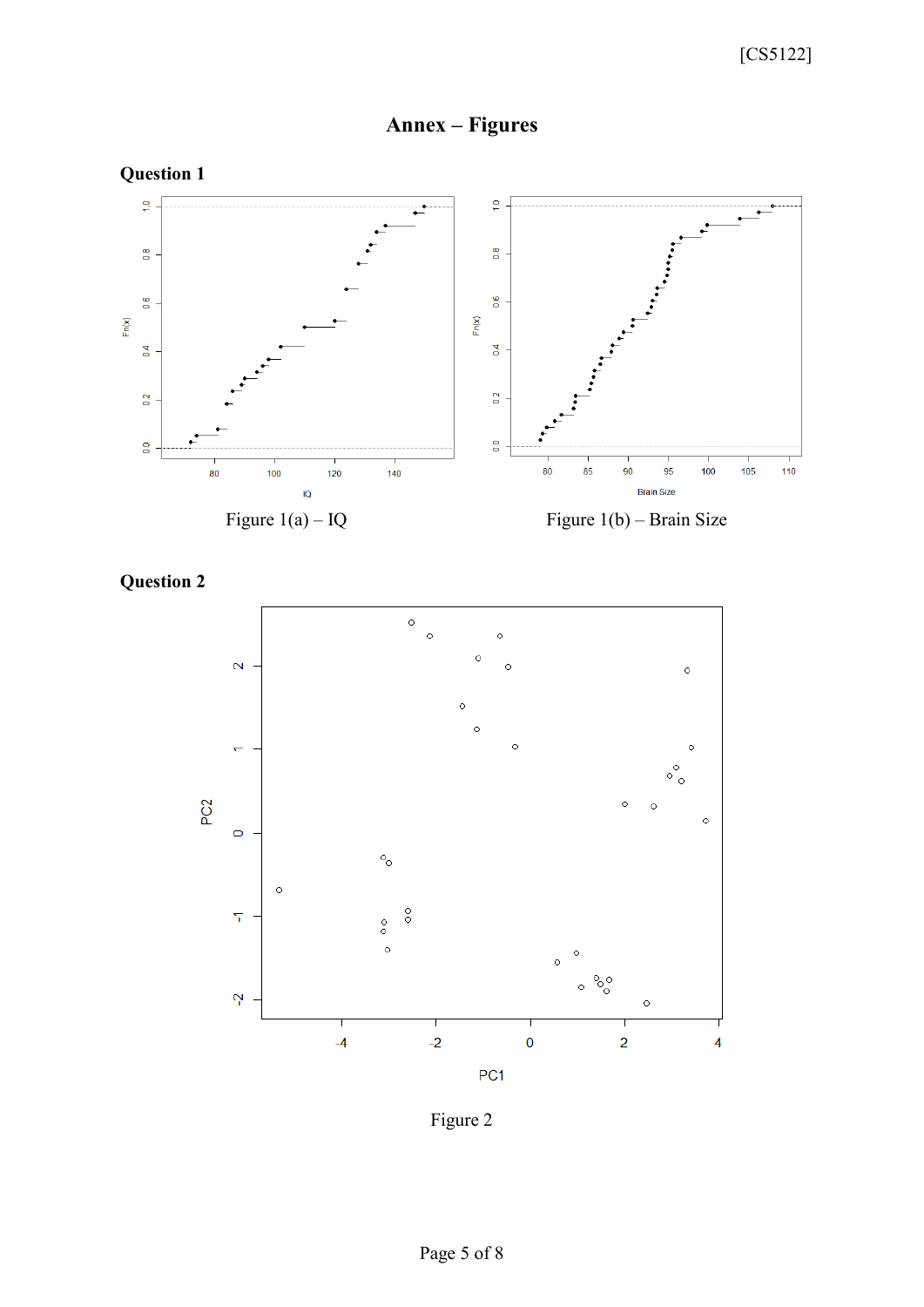



Figure 4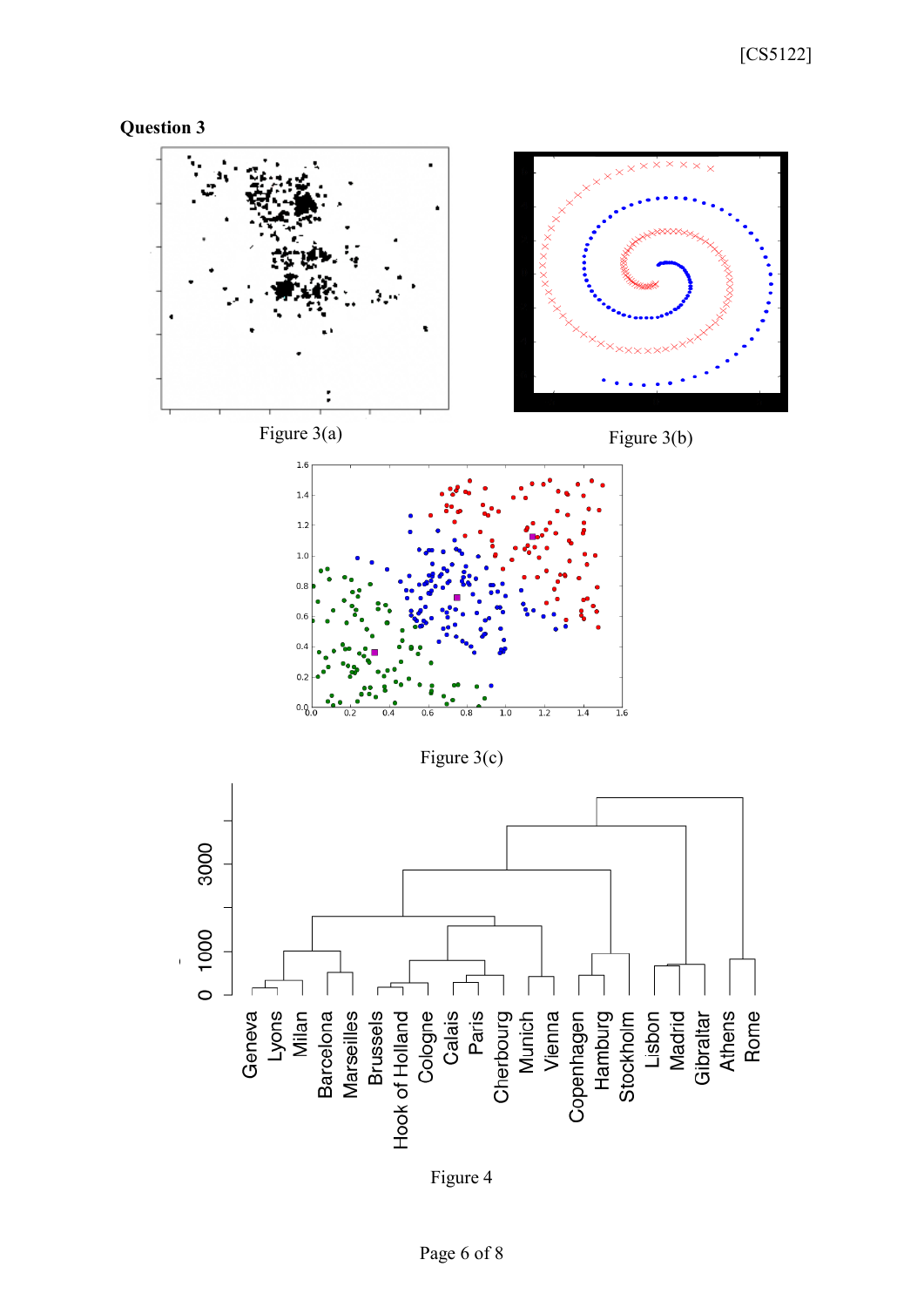# **Question 4**



Figure 6